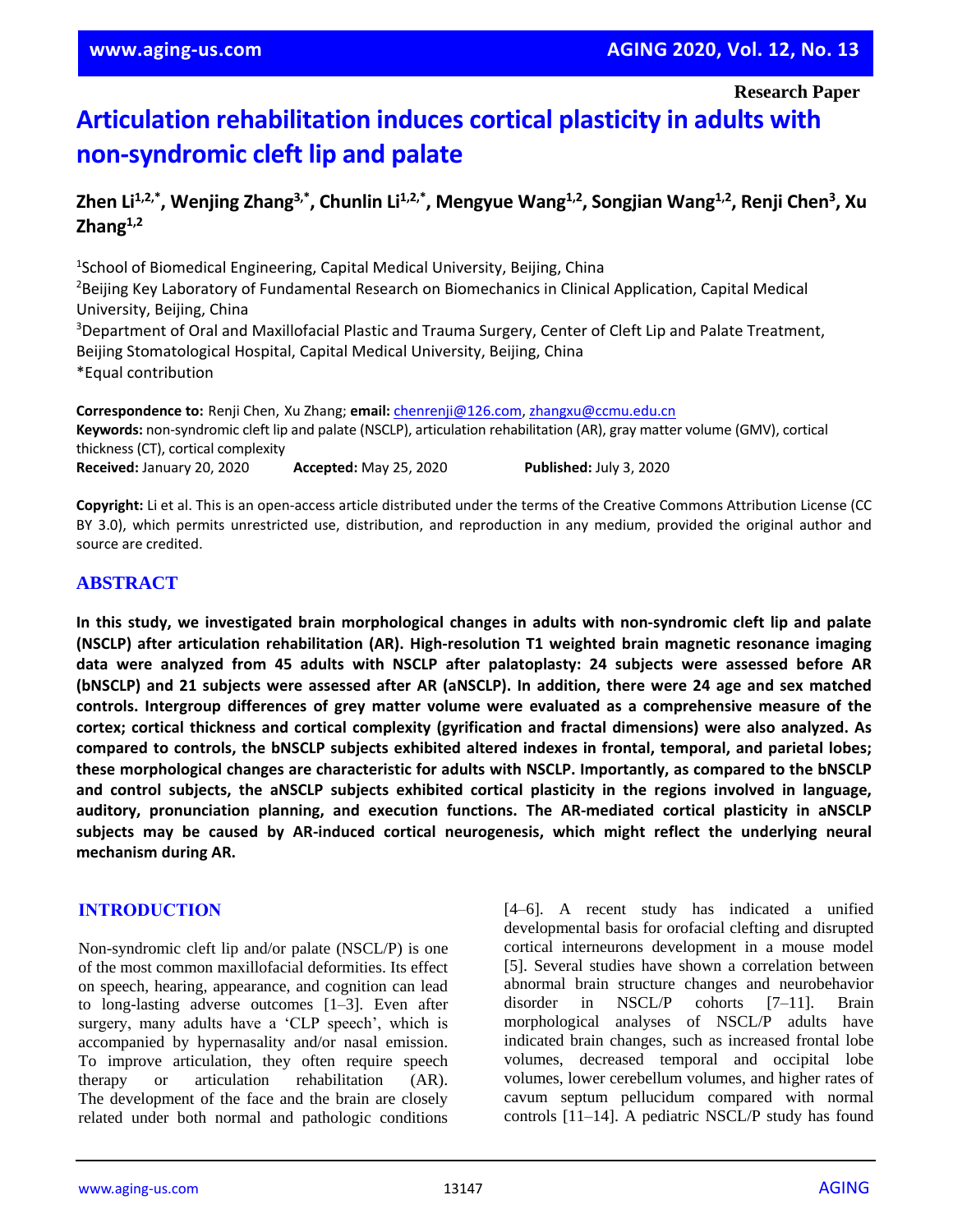that compared with age-matched controls, children with NSCL/P (6 to 14 years of age) have increased global cortical gray matter volumes (GMV) with decreased volumes of subcortical grey matter and cerebral white matter structures [8]. Besides, they have increased cortical thickness (CT) in left frontal and right parietal lobes and decreased CT in right superior frontal cortex [8]. However, to our knowledge, it is not known whether AR might affect the brain morphological changes.

Brain morphological analysis is a stable and reliable method to investigate the brain structures [15, 16]. Total intracranial volume (TIV) and gray matter volume (GMV) are computed as the number of voxels belonging to gray matter with and without white matter segmentations, multiplied by voxel volume. Cortical thickness is defined as the Euclidian distance between the inner and outer cortical surfaces [17]. Gyrification refers to the process of cortical folding [18]. We have previously used a surface-based approach by computation of absolute mean curvature (AMC) as an estimation of cortical folding [19]. AMC corresponds to the local amount of gyrification; it can be considered a measure of the sharpness of gyri and sulci [19]. Fractal dimension (FD) is the slope of the log of box number versus the log of inverse of box size; an increase in the FD value indicates an increase in complexity [20]. Here we used spherical harmonic (SPH) reconstructions to extract the surface complexity information [21].

In this study, we have investigated the brain morphological changes before and after articulation rehabilitation (AR) in adults with non-syndromic cleft lip and palate (NSCLP). We have analyzed their GMV intergroup differences as a comprehensive measure of the cortex, and their CT and cortical complexity to evaluate the thickness and variation of cortical folding. We hypothesized that adults with NSCLP might have brain morphological changes that might partially underlie their behavioral and cognitive deficits, and that AR might induce cortical plasticity in brain regions involved in language and auditory functions.

## **RESULTS AND DISCUSSION**

## **Demographic data**

In this study, we analyzed high-resolution T1 weighted brain magnetic resonance imaging data obtained from 45 adults with NSCLP after palatoplasty: 24 subjects were before AR (bNSCLP group) and 21 subjects were after AR (aNSCLP group). In addition, 24 subjects were age and sex matched controls. There were no statistical differences in age, gender, educational background, and total intracranial volume (TIV) among the groups. Articulation test scores were greatly improved in the aNSCLP group (Table 1).

#### **Morphological changes in NSCLP subjects compared with controls**

Using voxel-based analysis, the bNSCLP group exhibited increased GMV in right inferior frontal gyrus (IFG) compared with controls (*P*<0.05, cluster-level FWE-corrected, Figure 1, Supplementary Table 1). In addition, the bNSCLP group had decreased CT in left parahippocampal (PHIP) and fusiform compared with the controls (*P*<0.05, peak-level FWE-corrected, Figure 2, Supplementary Table 2).

In the aNSCLP group, CT was significantly increased in right superior frontal gyrus (SFG) compared with controls (*P*<0.05, peak-level FWE-corrected, Figure 2, Supplementary Table 2). Using surface complexity analysis, gyrification was increased in right temporal pole and inferior temporal gyrus (ITG, *P*<0.05, peaklevel FWE-corrected, Figure 3, Supplementary Table 2). FD was decreased in right inferior parietal lobule (IPL, *P*<0.05, peak-level FWE-corrected, Figure 4, Supplementary Table 2).

#### **Morphological changes in NSCLP subjects after AR**

Importantly, the aNSCLP group had a decreased GMV in left postcentral gyrus (PoCG) compared with the bNSCLP group (*P*<0.05, cluster-level FWE-corrected, Figure 1, Supplementary Table 1). In addition, the aNSCLP group showed increased gyrification in left IPL (*P*<0.05, peak-level FWE-corrected), right PoCG and right supramarginal gyrus (SMG) compared with the bNSCLP group (*P*<0.05, peak-level FWE-corrected, Figure 3, Supplementary Table 2).

The brain morphological changes in the bNSCLP group were characteristic for the NSCLP cohorts. Compared with bNSCLP and control groups, the aNSCLP group had cortical plasticity in the regions involved in language functions (left IPL, right SMG), auditory functions (right temporal pole and right ITG), pronunciation planning and execution functions (right SMA), which might reflect the underlying neural mechanisms during AR.

#### **Brain morphologic changes of adults with NSCLP**

#### *Increased GMV in right inferior frontal gyrus (IFG)*

In line with previous GMV analyses [12, 14, 22], we found an increased GMV in right inferior frontal gyrus (IFG) in the bNSCLP group compared with the control group. This may represent the characteristic brain changes in the NSCLP cohorts. IFG belongs to ventral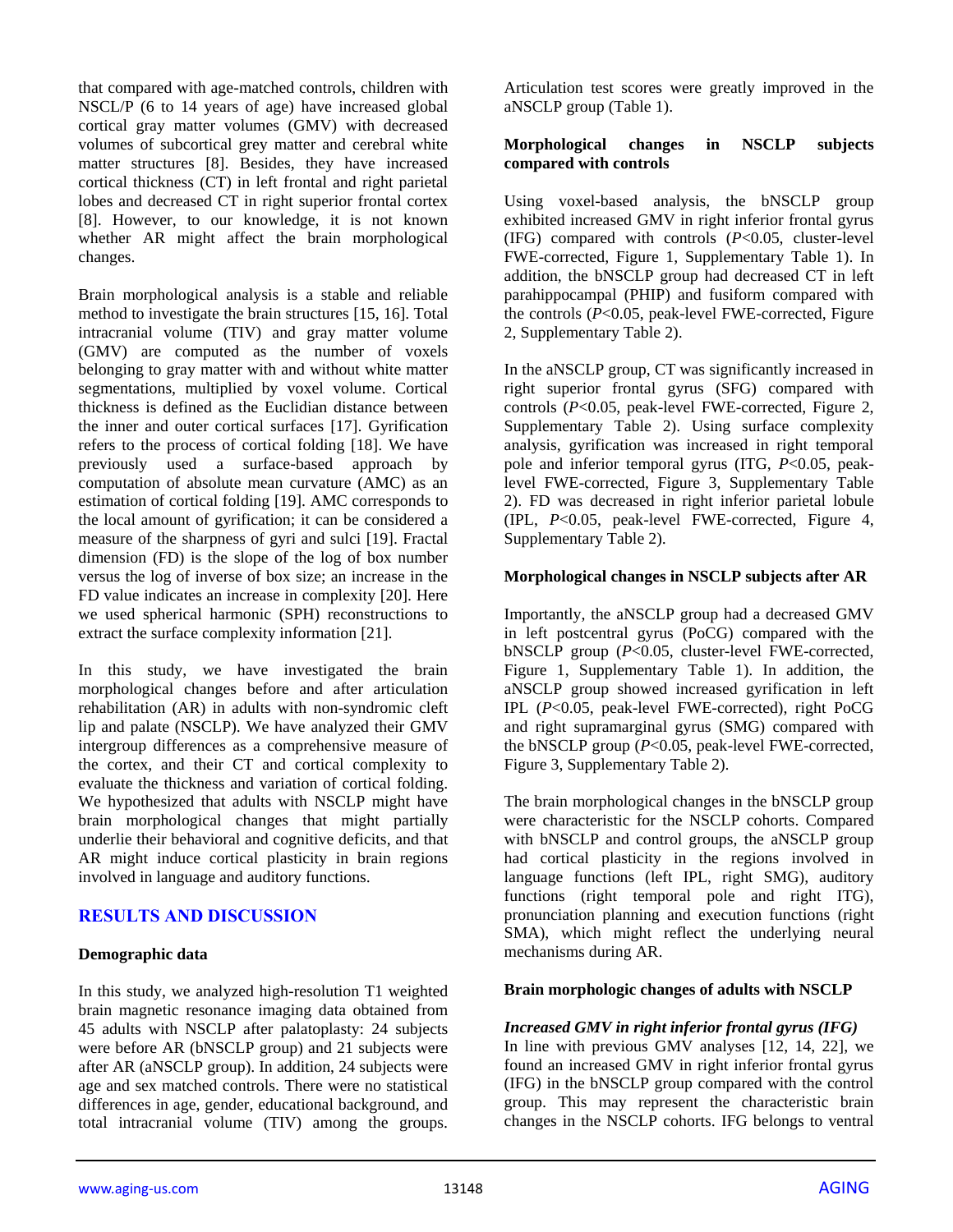|                   | bNSCLP(24)               | anscle $(21)$            | NC(24)                   |             |
|-------------------|--------------------------|--------------------------|--------------------------|-------------|
| Age (years)       | 23.00(21.25-27.50)       | 24.00(19.00-25.75)       | 22.00(21.00-23.00)       | 0.581c      |
| Gender $(M/F)$    | 12/12                    | 14/7                     | 15/9                     | 0.488a      |
| Education (years) | $13.50(12.00-15.00)$     | $15.00(12.25-15.00)$     | $14.00(14.00-15.00)$     | 0.446c      |
| ATS.              | 47(13-92)                | 94(86-100)               | ---                      | $< 0.001$ b |
| <b>TIV</b>        | 1374.89(1313.39-1460.20) | 1347.81(1294.53-1434.40) | 1472.12(1073.46-1741.15) | 0.147c      |

Non-normally are presented as median (Interquartile range, IQR). *P*<0.05 indicates statistically significant.

a The Chi-square test for dichotomous data.

b The Mann-Whitney U-test for non-normally distributed data between two groups.

c The Kruskal-Wallis Test for non-normally distributed data among three groups.

TIV: Total intracranial volume

ATS: Articulation test score

frontal cortex, which is involved in the attention network. The human brain features dorsal and ventral attention networks, which have been linked to mediating orienting towards a stimulus based on behavioral significance [23] and detection of salient targets, particularly in unattended locations [24, 25]. The NSCLP cohorts have been shown to exhibit elevated levels of attention dysfunction [1, 3, 9, 10, 26]. Thus, the GMV increase in right IFG in the bNSCLP group might represent a functional compensation for attention deficit in this population.



**Figure 1. Increased gray matter volume (GMV) in bNSCLP compared with aNSCLP and controls.** Voxel-based analysis showed that the bNSCLP group exhibited increased GMV in right IFG compared with controls. Besides, bNSCLP group had increased GMV in left PoCG compared with aNSCLP (*P*<0.05, cluster-level FWEcorrected). Color bars indicate T-values. The 3D brain maps show the spatial location of intergroup different regions, and the boxplots below show the GMV values for the different groups. PoCG: postcentral gyrus; IFG: inferior frontal gyrus.

The right IFG is involved in semantic and syntactic processing. Although the left hemisphere is dominant in language processing, the right hemisphere has been also associated with the language processing. For example, semantic unification operations are under top-down control of the left, and in the case of a discourse, also the right inferior frontal cortex [27]. In a meta-analysis study that compared left and right hemisphere activities related to language processing (phonological, lexicosemantic, and sentence or text processing), the activation peaks in the right hemisphere represent about one third of the activation peaks in the left hemisphere



**Figure 2. Altered cortical thickness between every pair in the three groups.** Regions with intergroup differences are shown on lateral or medial views. Two-sample t-test for every pair in the three groups was used; statistical significance, *P*<0.05, FWE-corrected. Color bars indicate T-values. The 3D brain maps show the spatial location of intergroup different regions, and the boxplots below show surface index values for the groups.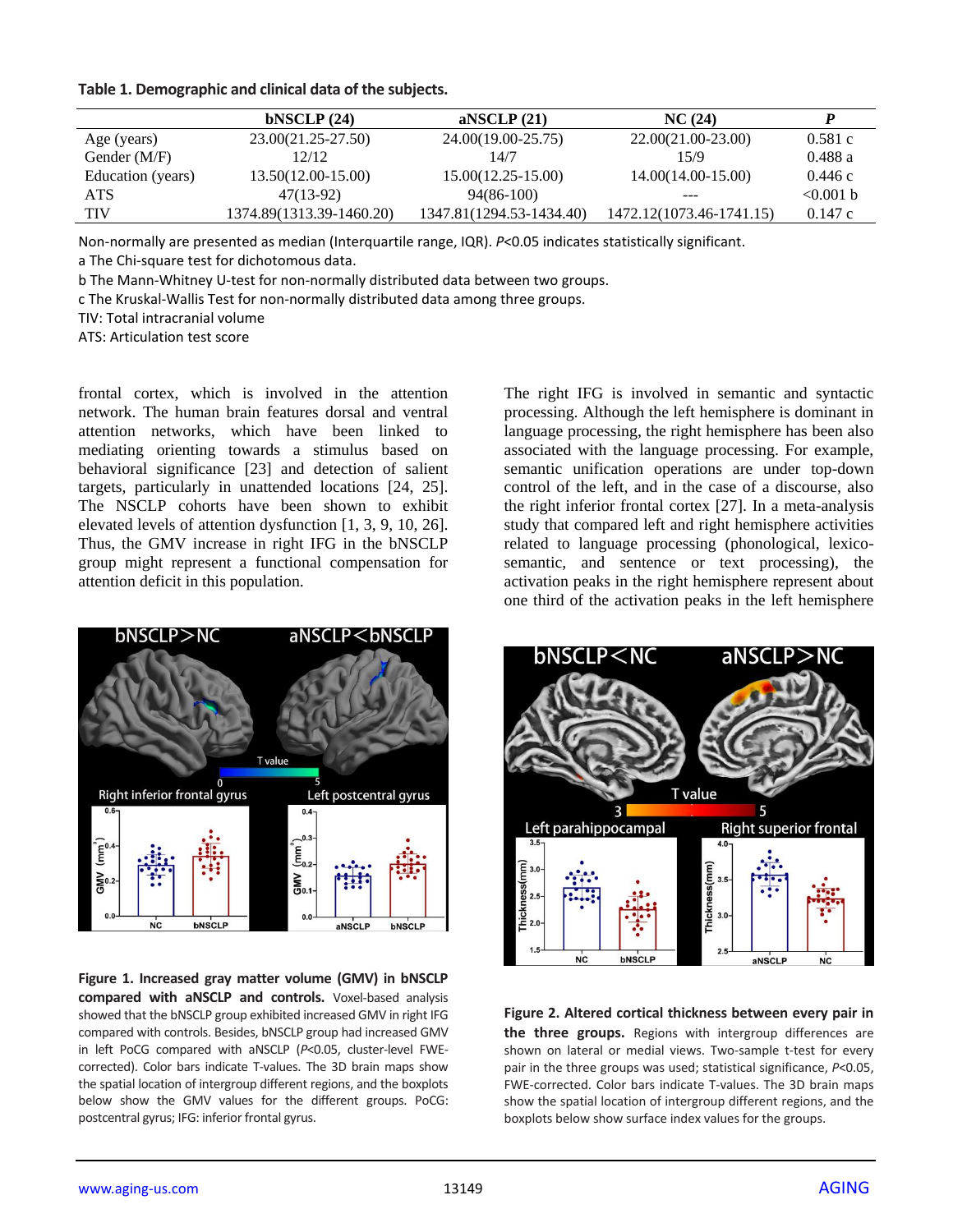[28]. Moreover, in most cases, the right hemisphere activations were in the homotopic areas, suggesting a strong interhemispheric influence [28]. Thus, the GMV increase in the right IFG in the bNSCLP subjects might represent a functional compensation for their impaired language function.

#### *Increased GMV in left postcentral gyrus (PoCG)*

Compared with control (PoCG; P<0.001, uncorrected) and aNSCLP groups (P<0.05, cluster-level FWEcorrected), the bNSCLP group had an increased GMV in left postcentral gyrus. A previous study has demonstrated increased GMV in bilateral PoCG in children with NSCLP [8], indicating that this is an important region in the NSCLP cohorts. A previous analysis of stuttering adults has found increased GMV in the precentral and postcentral gyrus, inferior parietal, and temporal lobule of bilateral hemisphere, which might represent a long-term functional compensation for the cerebella and medulla function deficiency [29]. Functional MRI studies have revealed that left PoCG is involved in the phonological brain network, which is responsible for effective phonological processing. It encompasses mostly left hemisphere areas like the inferior parietal lobule (including supramarginal and angular gyri), inferior frontal cortex, postcentral and precentral gyri, superior and middle temporal gyri, and fusiform and dorsolateral prefrontal cortex [30, 31]. Brain damage to left precentral and postcentral gyri could lead to apraxia of speech [32, 33], and damage to inferior parietal (supramarginal gyrus) and somatosensory (postcentral gyrus) regions could lead to phonological errors during single-word production (picture naming) in post-stroke

aphasia [34–36]. The increased GMV in left PoCG in bNSCLP adults may be the result of a long-term functional compensation for their impaired language function. During articulation rehabilitation, the function of the whole brain language processing neural network is enhanced, resulting in the weakened functional compensation of the left PoCG.

#### *Decreased CT in left parahippocampal gyrus (PHIP)*

In contrast to the surface-based analysis in NSCL/P children [8], we found no regions with increased CT in the bNSCLP adult group compared with controls. We think this may be due to the different brain maturity in children vs adults. In addition, the bNSCLP group exhibited a decreased CT in left PHIP, a region closes to the statistically higher activation area in NSCLP population in our previous Chinese subvocalization task study [37]. Hippocampus (HIP) and PHIP are both deep brain areas important to memory. The PHIP receives input from all areas of the cerebral cortex, processing several types of sensory information [38, 39].

NSCLP cohorts were shown to have an increased incidence of neurobehavioral problems including learning disability, impaired language function, psychosocial adjustment issues, attentional deficit, and persistently reduced academic achievement [1–3, 9, 40, 41]. The morphological changes in bNSCLP adults found in our study, including the altered structures involved in attention network (right IFG), brain language macrocircuits (right IFG, left PoCG), and working-memory structures (HIP and PHIP), may represent the underlying neural mechanisms for these functional deficits.



aNSCLP>bNSCLP

**Figure 3. Altered gyrification between every pair in the three groups.** Regions with intergroup differences are shown on lateral or medial views. Two-sample t-test for every pair in the three groups was used; statistical significance was *P*<0.05, FWE-corrected. Color bars indicate T-values. The 3D brain maps show the spatial location of intergroup different regions, and the boxplots below show surface index values for different groups.



**Figure 4. Decreased fractal dimension (FD) in aNSCLP compared with controls.** Regions with intergroup differences are shown on lateral views. Two-sample t-test for every pair in the groups was used; statistical significance was *P*<0.05, FWEcorrected. Color bars indicate T-values. The 3D brain map shows the spatial location of intergroup different regions, and the boxplot below shows the surface index values for the two groups.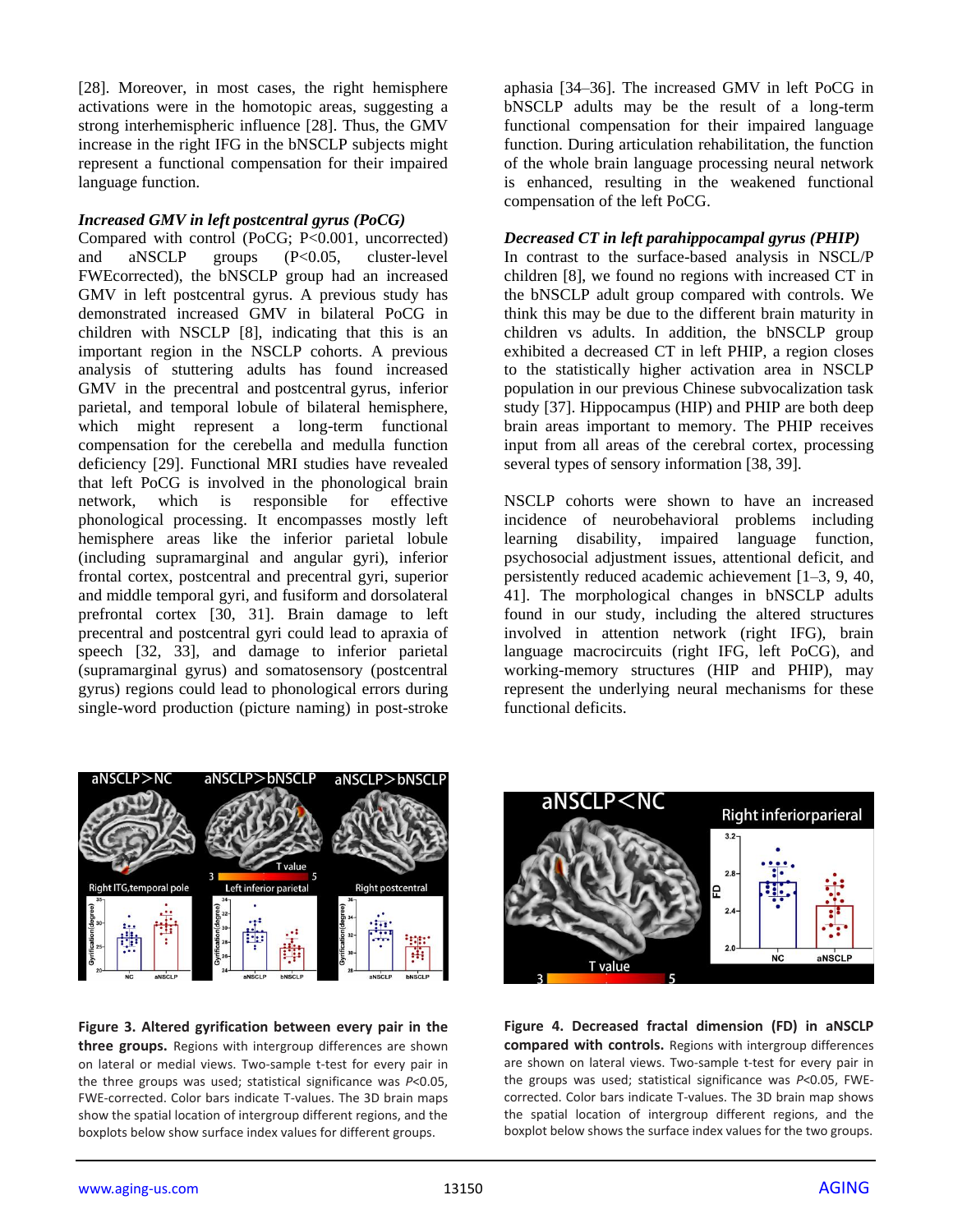#### **Brain morphologic changes during AR**

## *Increased gyrification in parietal, frontal, and temporal lobes*

Our study showed that compared with the bNSCLP group, the aNSCLP group had an increased gyrification in left inferior parietal lobule (IPL), the junction part of right PoCG, and right SMG. The left IPL was activated in syntactic processing task, with the left precuneus and the right posterior MTG [27]. Besides, as mentioned above, it was involved in semantic processing network, which seems to include at least left IFG, left superior/middle temporal cortex, and (left) inferior parietal cortex [27].

In addition, the aNSCLP group had significantly increased gyrification in right temporal pole and right inferior temporal gyrus (ITG) (Figure 3, Supplementary Table 2) compared with the control subjects. Since ITG belongs to the auditory cortex, which provides an important input for speech. We speculate that regions with increased gyrification were functionally recruited during AR, their function was greatly improved.

## *Increased CT in right superior frontal gyrus (SFG)*

After AR, the aNSCLP group had a significantly increased CT in the right superior frontal gyrus (SFG), especially in the supplementary motor area (SMA), compared with the controls (Figure 2, Supplementary Table 2). The SMA is involved in motor planning and motor execution. An abnormal activation in SMA and anterior insula was found in stutters [42]. Alario et al have found that the SMA is involved in the motor movement important for articulation [43]. Therefore, we speculate that the increase in CT of SMA in the aNSCLP group is related to the vocalization exercises in this group.

## *Decreased FD in right IPG*

After rehabilitation training, compared with controls, the aNSCLP subjects exhibited decreased FD values in right IPG (Figure 4, Supplementary Table 2). The right IPG is involved in non-spatial attributes, such as reorienting of attention, arousal, and target detection [44, 45]. The impact of repetitive transcranial magnetic stimulation to the right IPL may indirectly affect dorsal network function, as has been suggested to occur in hemineglect [44, 45]. Event-related potentials studies indicated that asymmetric effect of attended location on gradients might be related to neglect of the left hemispace after right parietal injury, suggesting the role of the right IPL in modulating frontal lobe attention network activity [46].

Regions with high FD values generally appear to be more periodically spaced (e.g., like a sine wave with regular peaks and troughs). This may be because periodically spaced structures also tend to fill more space over the range of scales examined for derivation of complexity values [21]. A positive correlation was shown between whole-brain FD, IQ, and other cognitive test scores, suggesting a link between higher cortical complexity and higher functioning [47–49]. Regarding the decreased FD in right IPG in the aNSCLP group compared with controls, we speculate that the right IPL was not functionally involved in the training process. AR focused on improving articulation clarity, which may not be regulated by the right IPL.

Compared with bNSCLP and normal controls, the aNSCLP group had widespread altered morphologic changes in brain regions involved in language functions (left IPL and right SMG), auditory functions (right temporal pole and right ITG), and pronunciation planning and execution (right SMA). Adults with NSCLP in our study underwent the AR training for three months or more, until their articulation test scores reached 86 points. During the rehabilitation process, they had to learn and understand the method of AR, imitate the instructor, and vocalize repeatedly, to achieve a nearly normal vocalization. During this process, the brain regions involved in language, auditory, and pronunciation functions were intensely involved. These regions likely represent the brain functional networks required for improvement of speech and auditory functions in the NSCLP population.

## **AR-induced neurogenesis in NSCLP subjects**

Recent studies have shown that after short-term training (skill learning, memory training, etc.), the cortex undergoes remodeling, which is mainly manifested by gray matter changes and white matter structure remodeling [50, 51]. Neurogenesis, synapse generation, and vascular adaptation changes all contribute to gray matter changes [50, 51]. We hypothesize that the significantly enhanced surface indexes (CT and gyrification) of brain regions in the aNSCLP subjects are due to their improved function during the intensive training process, which may lead to increased neurogenesis. Adult neurogenesis is the formation of functional, mature neurons from neural stem cells in specific brain regions, where new neurons are generated throughout life and integrated into established neuronal circuits. Neurogenesis can lead to increase in GMV, cortical thickness and cortical folding rate (gyrification and FD). Articulation training can cause remodeling of white matter structure and changes in cortex. For example, high axon tension can lead to an increase in cortex folding [52, 53]. However, in our study, we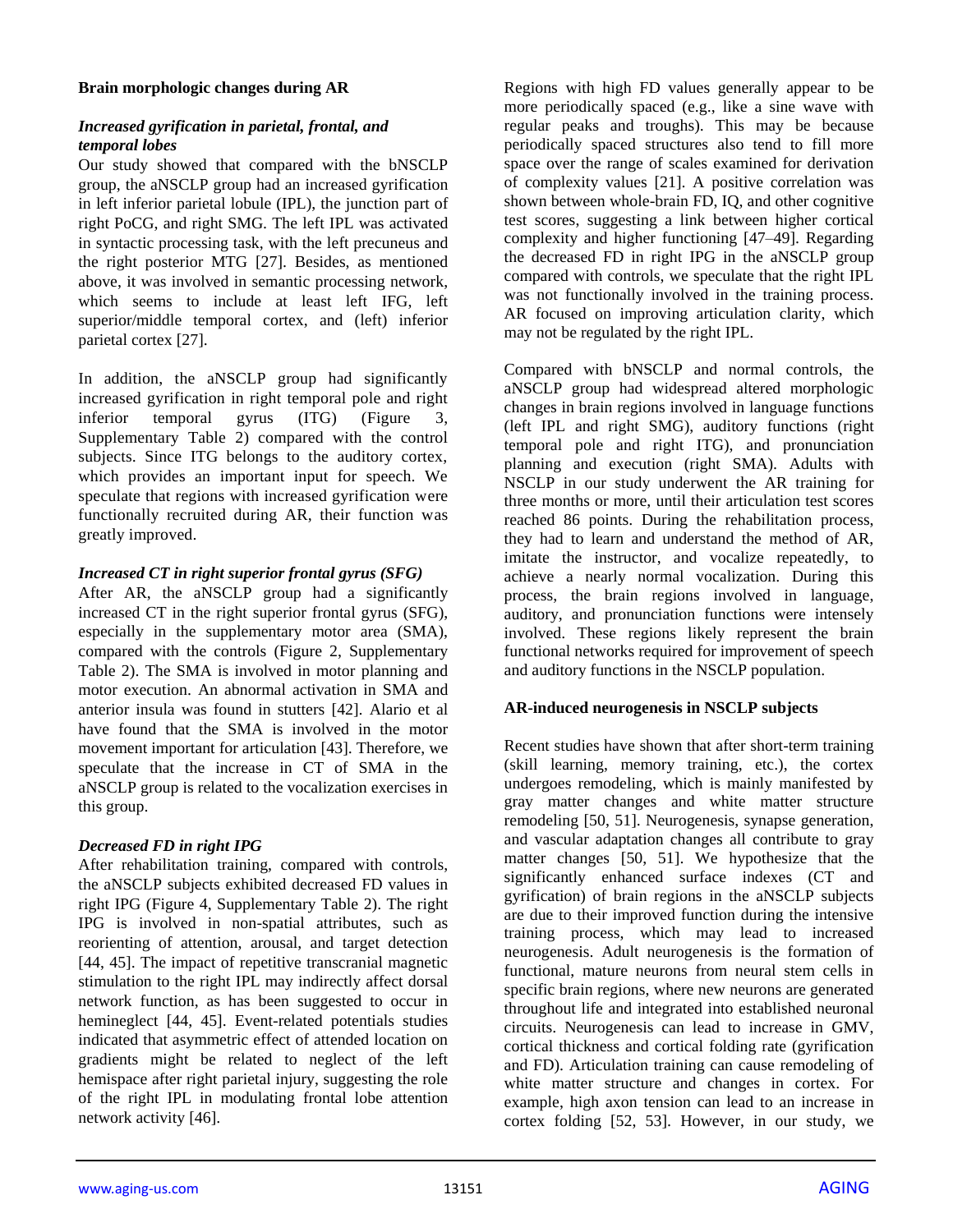found no GMV increase in the aNSCLP group. GMV is a comprehensive response of the cortex; several surface indexes (CT, gyrification, and FD) are related to its variation, which might reduce its sensitivity to shortterm changes. Instead, surface indexes may be more sensitive as each of them represents one particular feature. This highlights the importance to analyze the cortical changes in combination with different indexes for a comprehensive evaluation of the cortical morphology.

#### **Possible gene expression changes in NSCLP subjects**

Multiple genes contribute to molecular pathogenesis for facial development of NSCLP, including *IRF6, VAX1*, and *MAFB* [6, 54]. In addition to studies demonstrating that face and brain development are closely related [4– 6], a mouse study has revealed a unified developmental basis for orofacial clefting and disrupted cortical interneuron development [5]. The characteristic brain changes in the bNSCLP group are likely due to the NSCLP-associated genes. Differential gene expression has been shown to lead to brain structure changes, such as altered gyrification [52, 53]. We searched for the expression of *IRF6, VAX1*, and *MAFB* using the Allen Human Brain Atlas (AHBA) [55] and found an increased *MAFB* expression in left PoCG and right IFG (regions with increased GMV in bNSCLP) compared with other regions. These data suggest that MAFB might be responsible for the characteristic brain morphologic changes in the bNSCLP cohorts, and might regulate not only facial anomalies, but also disruptions in central nervous system development, as indicated in animal studies [5].

## **MATERIALS AND METHODS**

## **Subjects**

This study recruited 24 adults with NSCLP after palatoplasty without AR (bNSCLP group), 21 adults with NSCLP after palatoplasty and after AR (aNSCLP group), and 24 age and sex matched controls (NC group) in Beijing Stomatological Hospital affiliated to Capital Medical University, from April 2016 to November 2016. There were no significant differences in age, gender, and education backgrounds among the groups (*P*>0.05, Table 1). All subjects were righthanded. Adults with NSCLP underwent correction of cleft lip surgery about 1 year before the recruitment. The aNSCLP group had AR for at least 3 months (30 min/one trial, 2-5 times/week), while the bNSCLP group had no AR. The key exclusion criteria were brain structural abnormalities, neurological or psychiatric disorders, and MRI contraindications. The Medical Research Ethics Committee of Capital Medical University (Beijing, China) approved the study protocol in accordance with the recommendations of the declaration of Helsinki for investigation of human participants. All participants provided written informed consent after being informed of the study details.

## **Articulation rehabilitation**

The Chinese characters included in the AR came from the Chinese language clear degree list [61], which covered all Chinese syllables, including all consonants and vowels. The goal of the rehabilitation was to achieve a score of 86 points (full credit was 100 points) in articulation test [61] for NSCLP adults; this was considered a threshold line of rehabilitation. The AR included three parts: pharyngeal closure function training, function training of articulation organ, and speech training. Pharyngeal closure function training aimed at the resonance problem of adults with NSCLP to improve their excessive nasal sound and nasal leak problems by feeling the airflow from the mouth. Function training of articulation organ focused on training of muscles and joints of lip, tongue, soft palate and other vocal auxiliary organs, to enhance their strength, extension, flexibility, and accuracy. Speech training followed "phoneme-syllable-phrase-sentenceessay conversation, increasing difficulty gradually. Pronunciation training was performed according to the Mandarin Chinese phonetic system training method, which contained three parts: 1) Phoneme training: for the organ part of pronunciation: from anterior to posterior; for the pronunciation method: from easy to difficult, aspirated-not aspirated, plosive-fricativeaffricate. 2) Syllable training: According to the abnormal pronunciation of adults with NSCLP, a set of syllable training tables was developed with consonants as initials.3) Phrase training: Double-syllable words training was mostly used.

## **MRI scan protocols**

MRI scans were performed using a 3.0-T Siemens trio scanner vision whole-body MRI system and a 32 channel head coil (Beijing Chaoyang Integrative Medicine Emergency Medical Center, Beijing, China). The parameters of brain scan were as follows: T1 weighted structure image: repetition time=9.4ms; echo time=4.6ms; flip angle=10; acquisition matrix=240×240; voxel size = $1 \times 1 \times 1$  mm<sup>3</sup>; 200 contiguous axial slices.

## **Structure MRI preprocessing**

The MRI data were processed with the Computational Anatomy Toolbox 12 (CAT12, [http://www.neuro.uni](http://www.neuro.uni-jena.de/vbm/download/)[jena.de/vbm/download/\)](http://www.neuro.uni-jena.de/vbm/download/) implemented in Statistical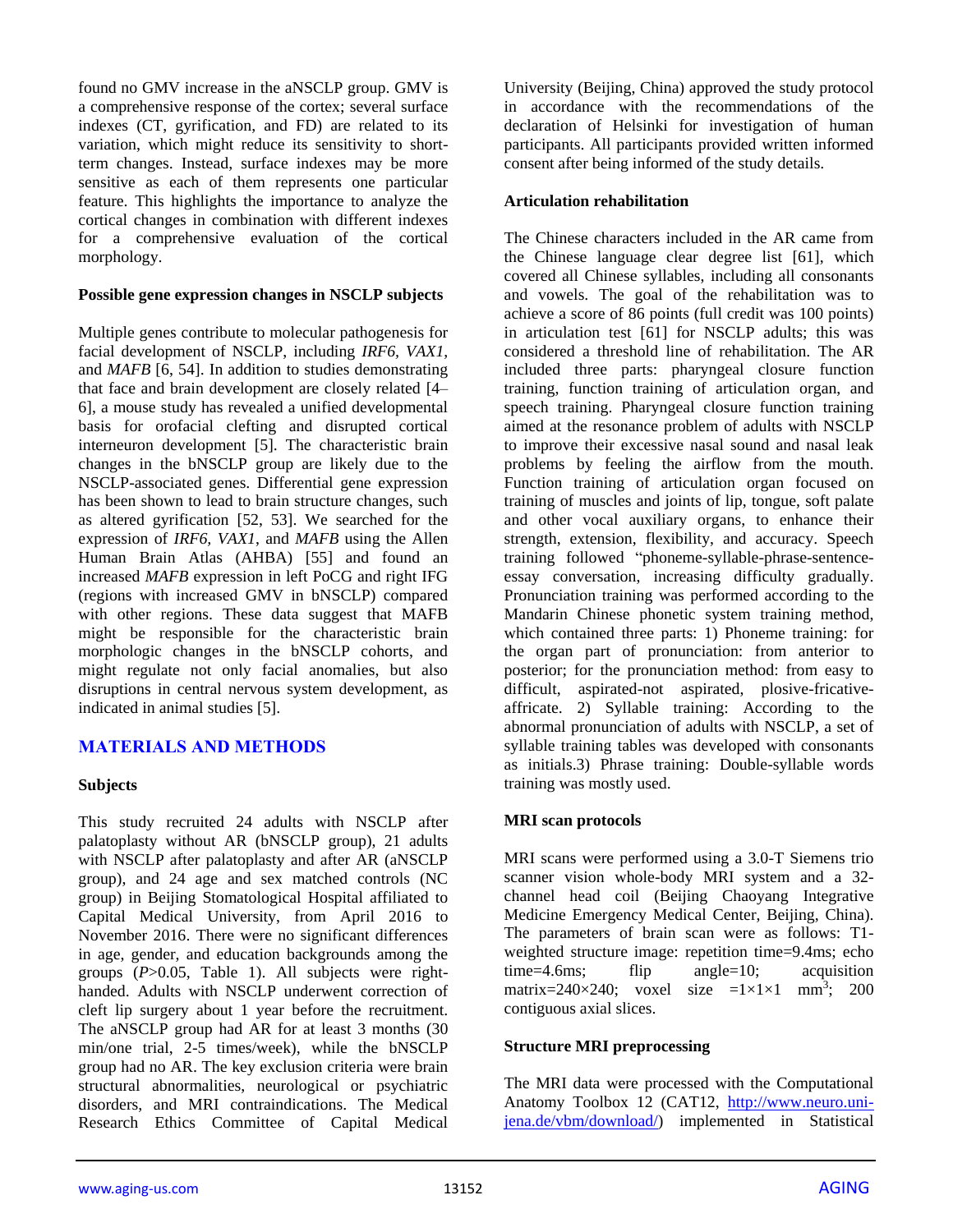Parametric Mapping12 (SPM12, [http://www.fil.](http://www.fil.ion.ucl.ac.uk/spm) [ion.ucl.ac.uk/spm\)](http://www.fil.ion.ucl.ac.uk/spm). T1-weighted images were converted to NIFTI files and corrected for bias–field inhomogeneities, then spatially normalized using the DARTEL algorithm [56], and segmented into gray matter (GM), white matter (WM), and cerebrospinal fluid (CSF) [57]. The segmentation process was further enhanced by accounting for partial volume effects [58]. The CAT12 toolbox contained a topological correction performed through an approach based on spherical harmonics [59], as well as an established novel algorithm for extracting the cortical surface [60], which allowed computation of multiple morphometric parameters, including cortical thickness [60], fractal dimension [21], local curvature-based gyrification index, and absolute mean curvature (AMC) [19]. Central cortical surfaces were created for both hemispheres separately. Finally, normalized and modulated GM images were smoothed with a Gaussian kernel of 8 mm (full-width at half maximum), and all surface-based images were resampled and smoothed with a Gaussian kernel of 20 mm (full-width at half maximum).

## **Statistical analysis**

For demographics and behavior data, three groups were compared using SPSS 22.0 software. The categorical variables were tested by chi-square test; non-normal distribution data was expressed as median (Interquartile range, IQR), and was tested by Mann-Whitney U-test nonparametric test.  $P < 0.05$  was considered statistically significant.

For imaging data, Matlab2013b, SPM12 was used to perform two-sample t-test on the GMV map of each pair between aNSCLP, bNSCLP, and NC, and total intracranial volume (TIV) was added as a covariate. To determine differences in CT, FD and gyrification between groups, two-sample t-test was performed using CAT12 and SPM12 for each pair between aNSCLP, bNSCLP, and NC, across each hemisphere. Statistical significance was defined as  $P < 0.05$ , cluster/peak-level FWE-corrected and a minimum cluster extent of 20 voxels/vertices.

## **Abbreviations**

NSCLP: non-syndromic cleft lip and/or palate; AR: Articulation Rehabilitation; GMV: gray matter volume; CT: cortical thickness; FD: fractal dimension; TIV: total intracranial volume; IFG: inferior frontal gyrus; PoCG: postcentral gyrus; HIP: hippocampus; PHIP: parahippocampal; SMA: supplementary motor area; IPL: inferior parietal lobule; ITG: inferior temporal gyrus.

# **AUTHOR CONTRIBUTIONS**

Zhen Li contributed to study conception, design, data analysis and interpretation, statistical analyses, and manuscript writing. Wenjing Zhang contributed to conception, design, data acquisition and interpretation, and manuscript writing. Chunlin Li contributed to conception, design, data acquisition and interpretation, and manuscript writing. Mengyue Wang and Songjian Wang contributed to design, data analysis, and manuscript writing. Renji Chen and Xu Zhang contributed to conception, design, data acquisition and interpretation, and manuscript writing. All authors approved the final manuscript.

# **ACKNOWLEDGMENTS**

The authors thank all volunteers who participated in the study, and the staff of the Department of Oral and Maxillofacial Pastic and Trauma Surgery, Center of Cleft Lip and Palate Treatment, Beijing Stomatological Hospital, China, for their selfless and valuable assistance.

## **CONFLICTS OF INTEREST**

All authors gave their final approval and agree to be accountable for all aspects of the work. Authors involved in the study confirm that the research is original, is not under publication consideration elsewhere, and there is no conflict of interest.

## **FUNDING**

This work was supported by the National Natural Science Foundation of China [No.81771909]. (1) Beijing Municipal Administration of Hospitals Clinical Medicine Development of Special Fonding Support[code XMLX201714] (2) the Discipline Construction Foundation of Beijing Stomatological Hospital (grant number 19-09-24). (3) Capital Medical University Research and Development Fund (No. PYZ19081)

## **REFERENCES**

- 1. Gallagher ER, Collett BR. Neurodevelopmental and academic outcomes in children with orofacial clefts: a systematic review. Pediatrics. 2019; 144:e20184027. <https://doi.org/10.1542/peds.2018-4027> PMI[D:31189616](https://pubmed.ncbi.nlm.nih.gov/31189616)
- 2. Roberts RM, Mathias JL, Wheaton P. Cognitive functioning in children and adults with nonsyndromal cleft lip and/or palate: a meta-analysis. J Pediatr Psychol. 2012; 37:786–97.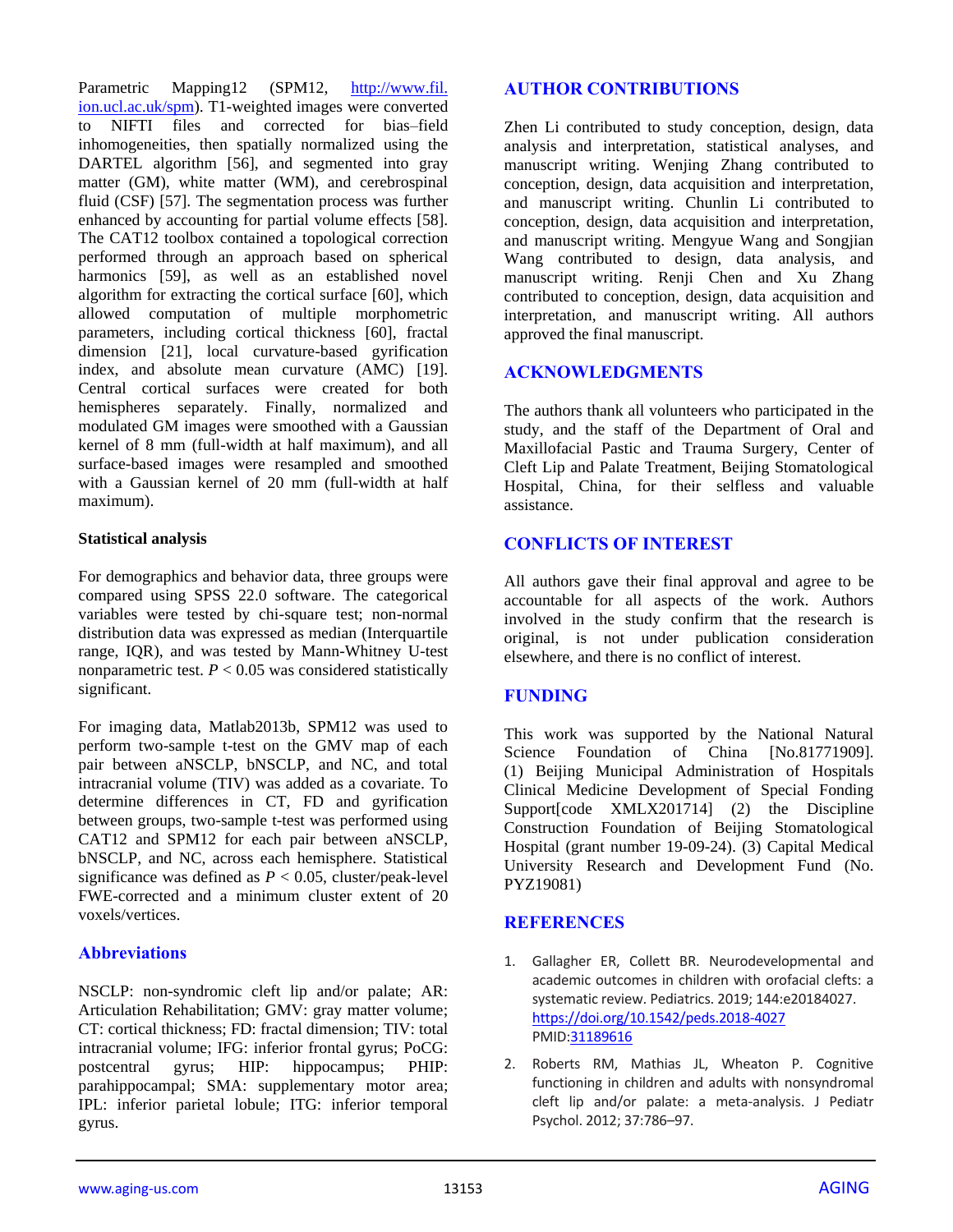<https://doi.org/10.1093/jpepsy/jss052> PMID[:22451260](https://pubmed.ncbi.nlm.nih.gov/22451260)

- 3. Berg E, Haaland ØA, Feragen KB, Filip C, Vindenes HA, Moster D, Lie RT, Sivertsen Å. Health status among adults born with an oral cleft in Norway. JAMA Pediatr. 2016; 170:1063–70. <https://doi.org/10.1001/jamapediatrics.2016.1925> PMID[:27668670](https://pubmed.ncbi.nlm.nih.gov/27668670)
- 4. Kjaer I. Human prenatal craniofacial development related to brain development under normal and pathologic conditions. Acta Odontol Scand. 1995; 53:135–43. <https://doi.org/10.3109/00016359509005963> PMID[:7572088](https://pubmed.ncbi.nlm.nih.gov/7572088)
- 5. Ansen-Wilson LJ, Everson JL, Fink DM, Kietzman HW, Sullivan R, Lipinski RJ. Common basis for orofacial clefting and cortical interneuronopathy. Transl Psychiatry. 2018; 8:8. <https://doi.org/10.1038/s41398-017-0057-7> PMID[:29317601](https://pubmed.ncbi.nlm.nih.gov/29317601)
- 6. Mossey PA, Little J, Munger RG, Dixon MJ, Shaw WC. Cleft lip and palate. Lancet. 2009; 374:1773–85. [https://doi.org/10.1016/S0140-6736\(09\)60695-4](https://doi.org/10.1016/S0140-6736(09)60695-4) PMID[:19747722](https://pubmed.ncbi.nlm.nih.gov/19747722)
- 7. DeVolder I, Richman L, Conrad AL, Magnotta V, Nopoulos P. Abnormal cerebellar structure is dependent on phenotype of isolated cleft of the lip and/or palate. Cerebellum. 2013; 12:236–44. <https://doi.org/10.1007/s12311-012-0418-y> PMID[:23055082](https://pubmed.ncbi.nlm.nih.gov/23055082)
- 8. Adamson CL, Anderson VA, Nopoulos P, Seal ML, Da Costa AC. Regional brain morphometric characteristics of nonsyndromic cleft lip and palate. Dev Neurosci. 2014; 36:490–98. <https://doi.org/10.1159/000365389> PMID[:25171633](https://pubmed.ncbi.nlm.nih.gov/25171633)
- 9. Nopoulos P, Boes AD, Jabines A, Conrad AL, Canady J, Richman L, Dawson JD. Hyperactivity, impulsivity, and inattention in boys with cleft lip and palate: relationship to ventromedial prefrontal cortex morphology. J Neurodev Disord. 2010; 2:235–42. <https://doi.org/10.1007/s11689-010-9060-5> PMID[:22127933](https://pubmed.ncbi.nlm.nih.gov/22127933)
- 10. Richman LC, McCoy TE, Conrad AL, Nopoulos PC. Neuropsychological, behavioral, and academic sequelae of cleft: early developmental, school age, and adolescent/young adult outcomes. Cleft Palate Craniofac J. 2012; 49:387–96. <https://doi.org/10.1597/10-237> PMID[:21905907](https://pubmed.ncbi.nlm.nih.gov/21905907)
- 11. Nopoulos P, Choe I, Berg S, Van Demark D, Canady J, Richman L. Ventral frontal cortex morphology in adult males with isolated orofacial clefts: relationship to

abnormalities in social function. Cleft Palate Craniofac J. 2005; 42:138–44. <https://doi.org/10.1597/03-112.1> PMI[D:15748104](https://pubmed.ncbi.nlm.nih.gov/15748104)

12. Nopoulos P, Berg S, Canady J, Richman L, Van Demark D, Andreasen NC. Structural brain abnormalities in adult males with clefts of the lip and/or palate. Genet Med. 2002; 4:1–9. <https://doi.org/10.1097/00125817-200201000-00001> PMI[D:11839951](https://pubmed.ncbi.nlm.nih.gov/11839951)

- 13. Nopoulos P, Berg S, VanDemark D, Richman L, Canady J, Andreasen NC. Increased incidence of a midline brain anomaly in patients with nonsyndromic clefts of the lip and/or palate. J Neuroimaging. 2001; 11:418–24. <https://doi.org/10.1111/j.1552-6569.2001.tb00072.x> PMI[D:11677883](https://pubmed.ncbi.nlm.nih.gov/11677883)
- 14. Nopoulos P, Berg S, Canady J, Richman L, Van Demark D, Andreasen NC. Abnormal brain morphology in patients with isolated cleft lip, cleft palate, or both: a preliminary analysis. Cleft Palate Craniofac J. 2000; 37:441–46.

[https://doi.org/10.1597/1545-1569\\_2000\\_037\\_0441\\_](https://doi.org/10.1597/1545-1569_2000_037_0441_abmipw_2.0.co_2) [abmipw\\_2.0.co\\_2](https://doi.org/10.1597/1545-1569_2000_037_0441_abmipw_2.0.co_2) PMI[D:11034025](https://pubmed.ncbi.nlm.nih.gov/11034025)

15. Schmaal L, Hibar DP, Sämann PG, Hall GB, Baune BT, Jahanshad N, Cheung JW, van Erp TG, Bos D, Ikram MA, Vernooij MW, Niessen WJ, Tiemeier H, et al. Cortical abnormalities in adults and adolescents with major depression based on brain scans from 20 cohorts worldwide in the ENIGMA major depressive disorder working group. Mol Psychiatry. 2017; 22:900–09.

<https://doi.org/10.1038/mp.2016.60> PMI[D:27137745](https://pubmed.ncbi.nlm.nih.gov/27137745)

- 16. Pereira JB, Svenningsson P, Weintraub D, Brønnick K, Lebedev A, Westman E, Aarsland D. Initial cognitive decline is associated with cortical thinning in early parkinson disease. Neurology. 2014; 82:2017–25. <https://doi.org/10.1212/WNL.0000000000000483> PMI[D:24808018](https://pubmed.ncbi.nlm.nih.gov/24808018)
- 17. Carmona S, Martínez-García M, Paternina-Die M, Barba-Müller E, Wierenga LM, Alemán-Gómez Y, Pretus C, Marcos-Vidal L, Beumala L, Cortizo R, Pozzobon C, Picado M, Lucco F, et al. Pregnancy and adolescence entail similar neuroanatomical adaptations: a comparative analysis of cerebral morphometric changes. Hum Brain Mapp. 2019; 40:2143–52.

<https://doi.org/10.1002/hbm.24513> PMID[:30663172](https://pubmed.ncbi.nlm.nih.gov/30663172)

18. Zilles K, Palomero-Gallagher N, Amunts K. Development of cortical folding during evolution and ontogeny. Trends Neurosci. 2013; 36:275–84. <https://doi.org/10.1016/j.tins.2013.01.006> PMI[D:23415112](https://pubmed.ncbi.nlm.nih.gov/23415112)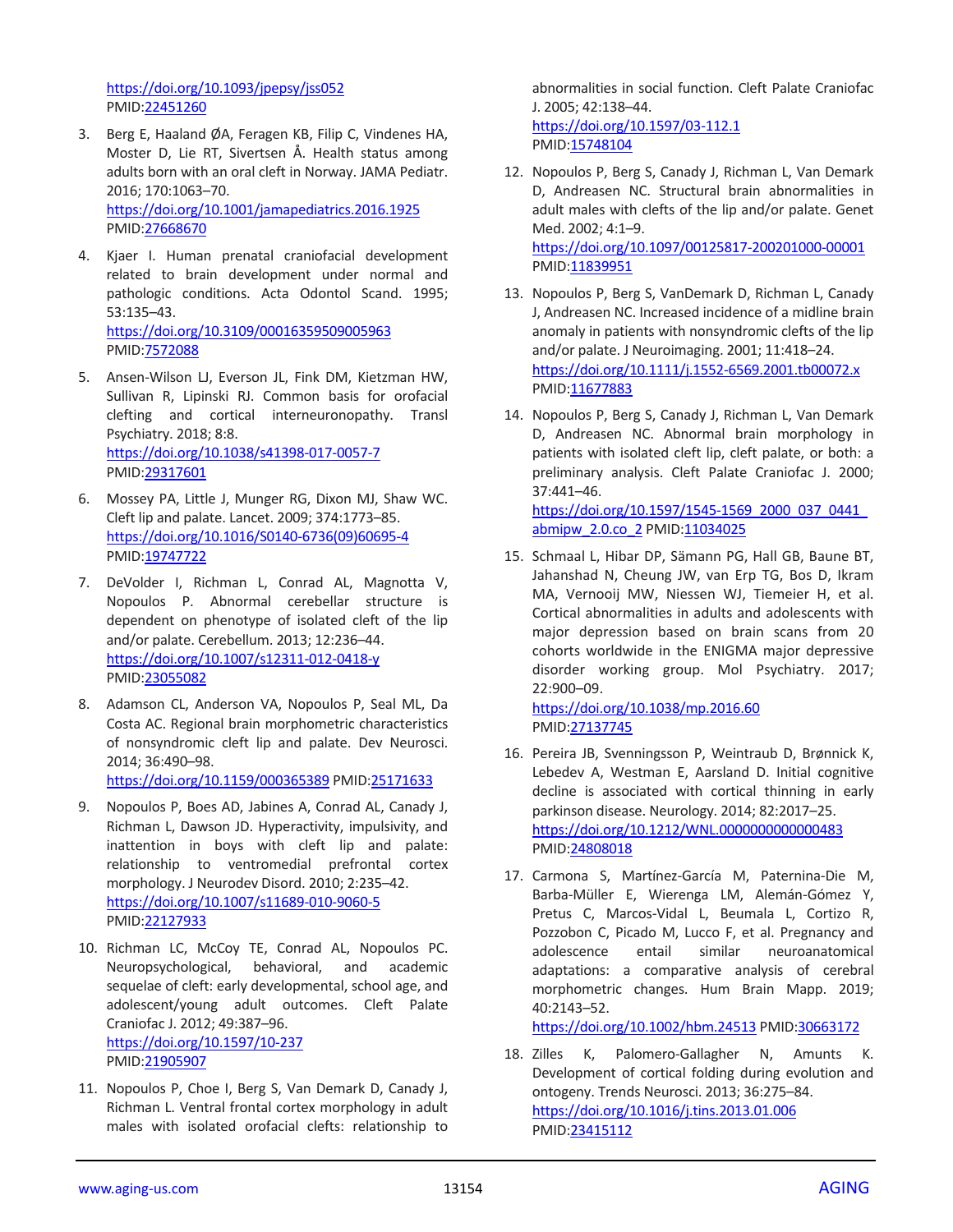- 19. Luders E, Thompson PM, Narr KL, Toga AW, Jancke L, Gaser C. A curvature-based approach to estimate local gyrification on the cortical surface. Neuroimage. 2006; 29:1224–30. <https://doi.org/10.1016/j.neuroimage.2005.08.049> PMID[:16223589](https://pubmed.ncbi.nlm.nih.gov/16223589)
- 20. Ruiz de Miras J, Costumero V, Belloch V, Escudero J, Ávila C, Sepulcre J. Complexity analysis of cortical surface detects changes in future alzheimer's disease converters. Hum Brain Mapp. 2017; 38:5905–18. <https://doi.org/10.1002/hbm.23773> PMID[:28856799](https://pubmed.ncbi.nlm.nih.gov/28856799)
- 21. Yotter RA, Nenadic I, Ziegler G, Thompson PM, Gaser C. Local cortical surface complexity maps from spherical harmonic reconstructions. Neuroimage. 2011; 56:961–73. <https://doi.org/10.1016/j.neuroimage.2011.02.007> PMID[:21315159](https://pubmed.ncbi.nlm.nih.gov/21315159)
- 22. Boes AD, Murko V, Wood JL, Langbehn DR, Canady J, Richman L, Nopoulos P. Social function in boys with cleft lip and palate: relationship to ventral frontal cortex morphology. Behav Brain Res. 2007; 181:224–31. <https://doi.org/10.1016/j.bbr.2007.04.009> PMID[:17537526](https://pubmed.ncbi.nlm.nih.gov/17537526)
- 23. Ptak R, Schnider A. The dorsal attention network mediates orienting toward behaviorally relevant stimuli in spatial neglect. J Neurosci. 2010; 30:12557–65. <https://doi.org/10.1523/JNEUROSCI.2722-10.2010> PMID[:20861361](https://pubmed.ncbi.nlm.nih.gov/20861361)
- 24. Vossel S, Geng JJ, Fink GR. Dorsal and ventral attention systems: distinct neural circuits but collaborative roles. Neuroscientist. 2014; 20:150–59. <https://doi.org/10.1177/1073858413494269> PMID[:23835449](https://pubmed.ncbi.nlm.nih.gov/23835449)
- 25. Farrant K, Uddin LQ. Asymmetric development of dorsal and ventral attention networks in the human brain. Dev Cogn Neurosci. 2015; 12:165–74. <https://doi.org/10.1016/j.dcn.2015.02.001> PMID[:25797238](https://pubmed.ncbi.nlm.nih.gov/25797238)
- 26. Richman LC, Ryan S, Wilgenbusch T, Millard T. Overdiagnosis and medication for attention-deficit hyperactivity disorder in children with cleft: diagnostic examination and follow-up. Cleft Palate Craniofac J. 2004; 41:351–54. <https://doi.org/10.1597/03-047.1>

PMID[:15222786](https://pubmed.ncbi.nlm.nih.gov/15222786)

27. Hagoort P. The core and beyond in the language-ready brain. Neurosci Biobehav Rev. 2017; 81:194–204. <https://doi.org/10.1016/j.neubiorev.2017.01.048> PMID[:28193452](https://pubmed.ncbi.nlm.nih.gov/28193452)

- 28. Vigneau M, Beaucousin V, Hervé PY, Jobard G, Petit L, Crivello F, Mellet E, Zago L, Mazoyer B, Tzourio-Mazoyer N. What is right-hemisphere contribution to phonological, lexico-semantic, and sentence processing? insights from a meta-analysis. Neuroimage. 2011; 54:577–93. <https://doi.org/10.1016/j.neuroimage.2010.07.036> PMI[D:20656040](https://pubmed.ncbi.nlm.nih.gov/20656040)
- 29. Song LP, Peng DL, Jin Z, Yao L, Ning N, Guo XJ, Zhang T. [Gray matter abnormalities in developmental stuttering determined with voxel-based morphometry]. Zhonghua Yi Xue Za Zhi. 2007; 87:2884–88. PMID: 18261300
- 30. Bitan T, Cheon J, Lu D, Burman DD, Gitelman DR, Mesulam MM, Booth JR. Developmental changes in activation and effective connectivity in phonological processing. Neuroimage. 2007; 38:564–75. <https://doi.org/10.1016/j.neuroimage.2007.07.048> PMI[D:17884585](https://pubmed.ncbi.nlm.nih.gov/17884585)
- 31. Kovelman I, Norton ES, Christodoulou JA, Gaab N, Lieberman DA, Triantafyllou C, Wolf M, Whitfield-Gabrieli S, Gabrieli JD. Brain basis of phonological awareness for spoken language in children and its disruption in dyslexia. Cereb Cortex. 2012; 22:754–64. <https://doi.org/10.1093/cercor/bhr094> PMI[D:21693783](https://pubmed.ncbi.nlm.nih.gov/21693783)
- 32. Basilakos A, Rorden C, Bonilha L, Moser D, Fridriksson J. Patterns of poststroke brain damage that predict speech production errors in apraxia of speech and aphasia dissociate. Stroke. 2015; 46:1561–66. <https://doi.org/10.1161/STROKEAHA.115.009211> PMI[D:25908457](https://pubmed.ncbi.nlm.nih.gov/25908457)
- 33. Itabashi R, Nishio Y, Kataoka Y, Yazawa Y, Furui E, Matsuda M, Mori E. Damage to the left precentral gyrus is associated with apraxia of speech in acute stroke. Stroke. 2016; 47:31–36. <https://doi.org/10.1161/STROKEAHA.115.010402> PMI[D:26645260](https://pubmed.ncbi.nlm.nih.gov/26645260)
- 34. Dell GS, Schwartz MF, Nozari N, Faseyitan O, Branch Coslett H. Voxel-based lesion-parameter mapping: identifying the neural correlates of a computational model of word production. Cognition. 2013; 128:380–96.

<https://doi.org/10.1016/j.cognition.2013.05.007> PMI[D:23765000](https://pubmed.ncbi.nlm.nih.gov/23765000)

35. Mirman D, Zhang Y, Wang Z, Coslett HB, Schwartz MF. The ins and outs of meaning: behavioral and neuroanatomical dissociation of semantically-driven word retrieval and multimodal semantic recognition in aphasia. Neuropsychologia. 2015; 76:208–19. [https://doi.org/10.1016/j.neuropsychologia.2015.0](https://doi.org/10.1016/j.neuropsychologia.2015.02.014) [2.014](https://doi.org/10.1016/j.neuropsychologia.2015.02.014) PMID[:25681739](https://pubmed.ncbi.nlm.nih.gov/25681739)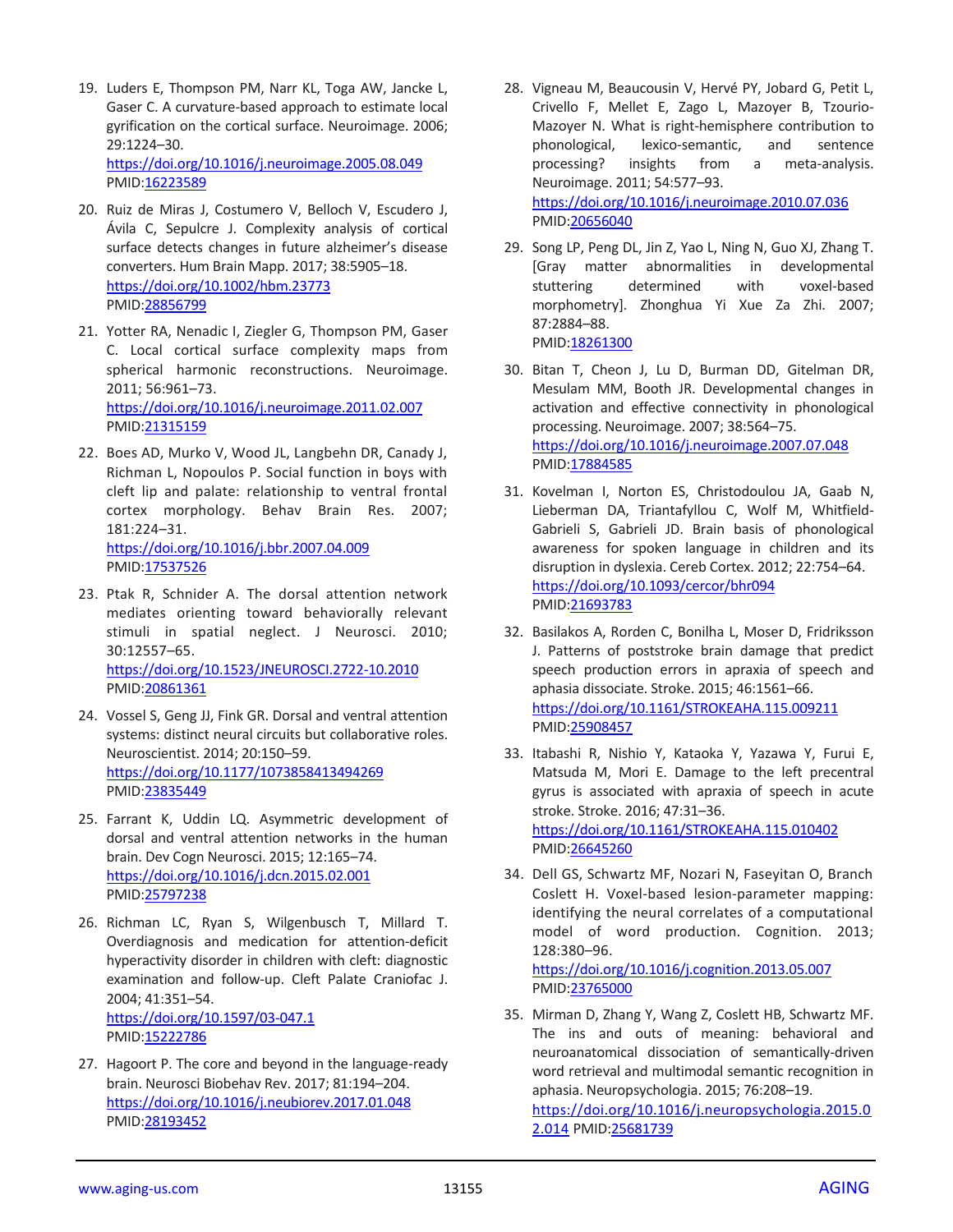- 36. Mirman D, Chen Q, Zhang Y, Wang Z, Faseyitan OK, Coslett HB, Schwartz MF. Neural organization of spoken language revealed by lesion-symptom mapping. Nat Commun. 2015; 6:6762. <https://doi.org/10.1038/ncomms7762> PMI[D:25879574](https://pubmed.ncbi.nlm.nih.gov/25879574)
- 37. Zhang W, Li C, Chen L, Xing X, Li X, Yang Z, Zhang H, Chen R. Increased activation of the hippocampus during a chinese character subvocalization task in adults with cleft lip and palate palatoplasty and speech therapy. Neuroreport. 2017; 28:739–44. <https://doi.org/10.1097/WNR.0000000000000832> PMID[:28658048](https://pubmed.ncbi.nlm.nih.gov/28658048)
- 38. Bird CM, Burgess N. The hippocampus and memory: insights from spatial processing. Nat Rev Neurosci. 2008; 9:182–94. <https://doi.org/10.1038/nrn2335> PMID[:18270514](https://pubmed.ncbi.nlm.nih.gov/18270514)
- 39. Graham KS, Scahill VL, Hornberger M, Barense MD, Lee AC, Bussey TJ, Saksida LM. Abnormal categorization and perceptual learning in patients with hippocampal damage. J Neurosci. 2006; 26:7547–54. <https://doi.org/10.1523/JNEUROSCI.1535-06.2006> PMID[:16855082](https://pubmed.ncbi.nlm.nih.gov/16855082)
- 40. Nopoulos P, Berg S, VanDemark D, Richman L, Canady J, Andreasen NC. Cognitive dysfunction in adult males with non-syndromic clefts of the lip and/or palate. Neuropsychologia. 2002; 40:2178–84. [https://doi.org/10.1016/s0028-3932\(02\)00043-x](https://doi.org/10.1016/s0028-3932(02)00043-x) PMID[:12208013](https://pubmed.ncbi.nlm.nih.gov/12208013)
- 41. Wehby GL, Collet B, Barron S, Romitti PA, Ansley TN, Speltz M. Academic achievement of children and adolescents with oral clefts. Pediatrics. 2014; 133:785–92. <https://doi.org/10.1542/peds.2013-3072> PMID[:24753523](https://pubmed.ncbi.nlm.nih.gov/24753523)
- 42. Ingham RJ. Brain imaging studies of developmental stuttering. J Commun Disord. 2001; 34:493–516. [https://doi.org/10.1016/s0021-9924\(01\)00061-2](https://doi.org/10.1016/s0021-9924(01)00061-2) PMID[:11725861](https://pubmed.ncbi.nlm.nih.gov/11725861)
- 43. Alario FX, Chainay H, Lehericy S, Cohen L. The role of the supplementary motor area (SMA) in word production. Brain Res. 2006; 1076:129–43. <https://doi.org/10.1016/j.brainres.2005.11.104> PMID[:16480694](https://pubmed.ncbi.nlm.nih.gov/16480694)
- 44. Corbetta M, Shulman GL. Spatial neglect and attention networks. Annu Rev Neurosci. 2011; 34:569–99. [https://doi.org/10.1146/annurev-neuro-061010-](https://doi.org/10.1146/annurev-neuro-061010-113731) [113731](https://doi.org/10.1146/annurev-neuro-061010-113731) PMID[:21692662](https://pubmed.ncbi.nlm.nih.gov/21692662)
- 45. Ahveninen J, Jääskeläinen IP, Raij T, Bonmassar G, Devore S, Hämäläinen M, Levänen S, Lin FH, Sams M, Shinn-Cunningham BG, Witzel T, Belliveau JW. Taskmodulated "what" and "where" pathways in human

auditory cortex. Proc Natl Acad Sci USA. 2006; 103:14608–13. <https://doi.org/10.1073/pnas.0510480103>

PMI[D:16983092](https://pubmed.ncbi.nlm.nih.gov/16983092)

- 46. Karhson DS, Mock JR, Golob EJ. The role of right inferior parietal cortex in auditory spatial attention: a repetitive transcranial magnetic stimulation study. PLoS One. 2015; 10:e0144221. <https://doi.org/10.1371/journal.pone.0144221> PMI[D:26636333](https://pubmed.ncbi.nlm.nih.gov/26636333)
- 47. Im K, Lee JM, Yoon U, Shin YW, Hong SB, Kim IY, Kwon JS, Kim SI. Fractal dimension in human cortical surface: multiple regression analysis with cortical thickness, sulcal depth, and folding area. Hum Brain Mapp. 2006; 27:994–1003. <https://doi.org/10.1002/hbm.20238> PMI[D:16671080](https://pubmed.ncbi.nlm.nih.gov/16671080)

48. Mustafa N, Ahearn TS, Waiter GD, Murray AD, Whalley LJ, Staff RT. Brain structural complexity and life course cognitive change. Neuroimage. 2012; 61:694–701. <https://doi.org/10.1016/j.neuroimage.2012.03.088> PMI[D:22510257](https://pubmed.ncbi.nlm.nih.gov/22510257)

- 49. Sandu AL, Staff RT, McNeil CJ, Mustafa N, Ahearn T, Whalley LJ, Murray AD. Structural brain complexity and cognitive decline in late life—a longitudinal study in the aberdeen 1936 birth cohort. Neuroimage. 2014; 100:558–63. <https://doi.org/10.1016/j.neuroimage.2014.06.054> PMI[D:24993896](https://pubmed.ncbi.nlm.nih.gov/24993896)
- 50. Voss MW, Vivar C, Kramer AF, van Praag H. Bridging animal and human models of exercise-induced brain plasticity. Trends Cogn Sci. 2013; 17:525–44. <https://doi.org/10.1016/j.tics.2013.08.001> PMI[D:24029446](https://pubmed.ncbi.nlm.nih.gov/24029446)
- 51. May A. Experience-dependent structural plasticity in the adult human brain. Trends Cogn Sci. 2011; 15:475–82. <https://doi.org/10.1016/j.tics.2011.08.002> PMI[D:21906988](https://pubmed.ncbi.nlm.nih.gov/21906988)
- 52. Striedter GF, Srinivasan S, Monuki ES. Cortical folding: when, where, how, and why? Annu Rev Neurosci. 2015; 38:291–307. [https://doi.org/10.1146/annurev-neuro-071714-](https://doi.org/10.1146/annurev-neuro-071714-034128) [034128](https://doi.org/10.1146/annurev-neuro-071714-034128) PMI[D:25897870](https://pubmed.ncbi.nlm.nih.gov/25897870)
- 53. Llinares-Benadero C, Borrell V. Deconstructing cortical folding: genetic, cellular and mechanical determinants. Nat Rev Neurosci. 2019; 20:161–76. <https://doi.org/10.1038/s41583-018-0112-2> PMI[D:30610227](https://pubmed.ncbi.nlm.nih.gov/30610227)
- 54. Dixon MJ, Marazita ML, Beaty TH, Murray JC. Cleft lip and palate: understanding genetic and environmental influences. Nat Rev Genet. 2011; 12:167–78.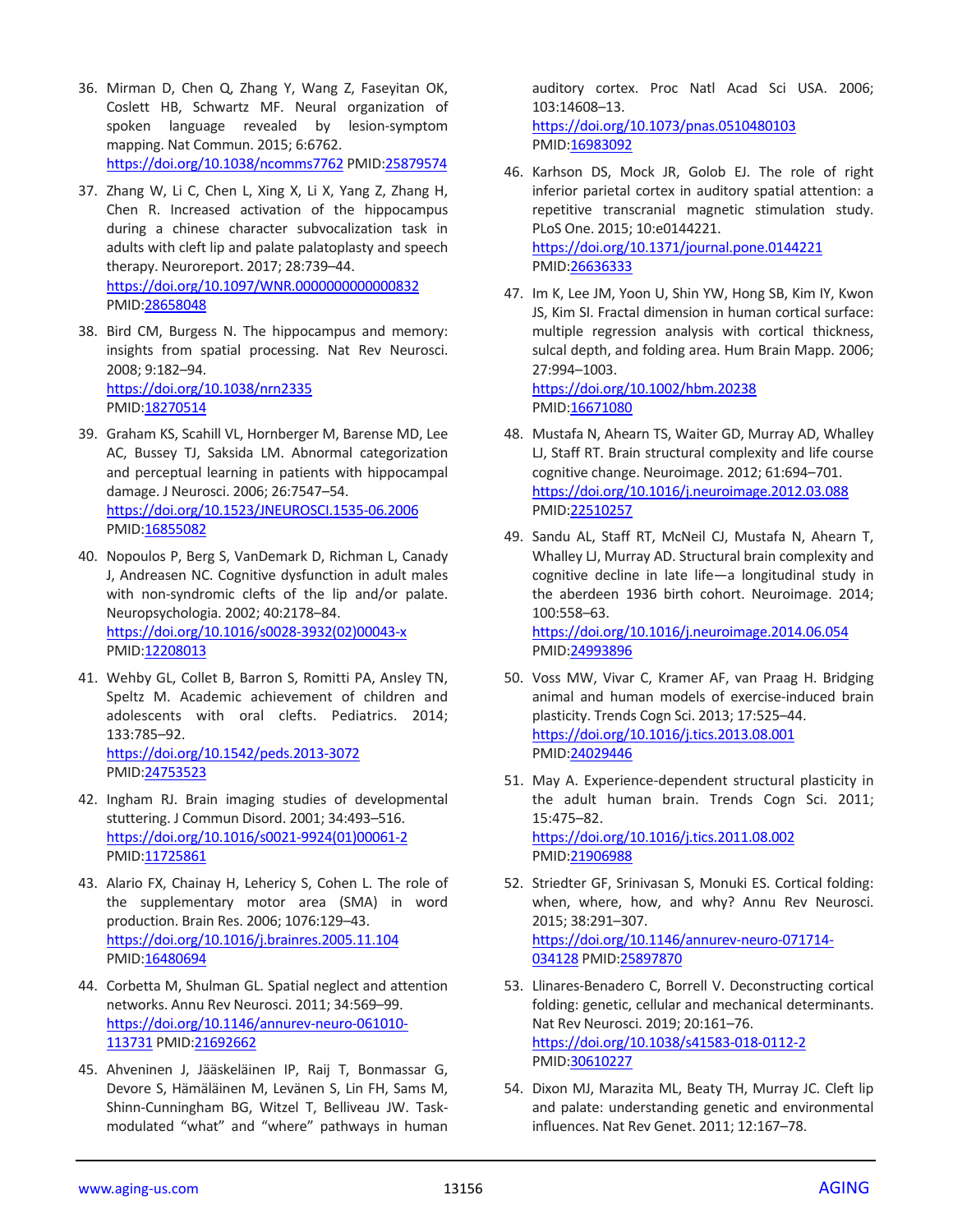<https://doi.org/10.1038/nrg2933> PMID[:21331089](https://pubmed.ncbi.nlm.nih.gov/21331089)

55. Hawrylycz MJ, Lein ES, Guillozet-Bongaarts AL, Shen EH, Ng L, Miller JA, van de Lagemaat LN, Smith KA, Ebbert A, Riley ZL, Abajian C, Beckmann CF, Bernard A, et al. An anatomically comprehensive atlas of the adult human brain transcriptome. Nature. 2012; 489:391–99.

<https://doi.org/10.1038/nature11405> PMID[:22996553](https://pubmed.ncbi.nlm.nih.gov/22996553)

- 56. Ashburner J. A fast diffeomorphic image registration algorithm. Neuroimage. 2007; 38:95–113. <https://doi.org/10.1016/j.neuroimage.2007.07.007> PMID: 17761438
- 57. Ashburner J, Friston KJ. Unified segmentation. Neuroimage. 2005; 26:839–51. <https://doi.org/10.1016/j.neuroimage.2005.02.018> PMID[:15955494](https://pubmed.ncbi.nlm.nih.gov/15955494)
- 58. Tohka J, Zijdenbos A, Evans A. Fast and robust parameter estimation for statistical partial volume models in brain MRI. Neuroimage. 2004; 23:84–97.

<https://doi.org/10.1016/j.neuroimage.2004.05.007> PMID: 15325355

- 59. Yotter RA, Dahnke R, Thompson PM, Gaser C. Topological correction of brain surface meshes using spherical harmonics. Hum Brain Mapp. 2011; 32:1109–24. <https://doi.org/10.1002/hbm.21095> PMI[D:20665722](https://pubmed.ncbi.nlm.nih.gov/20665722)
- 60. Dahnke R, Yotter RA, Gaser C. Cortical thickness and central surface estimation. Neuroimage. 2013; 65:336–48. <https://doi.org/10.1016/j.neuroimage.2012.09.050> PMI[D:23041529](https://pubmed.ncbi.nlm.nih.gov/23041529)
- 61. Wang GM, Zhu C, Yuan WH, Jiang LP. [Establishment and clinical application of Chinese language clear degree]. Shanghai Kou Qiang Yi Xue. 1995; 4:125–7. PMID[:15160067](https://pubmed.ncbi.nlm.nih.gov/15160067/)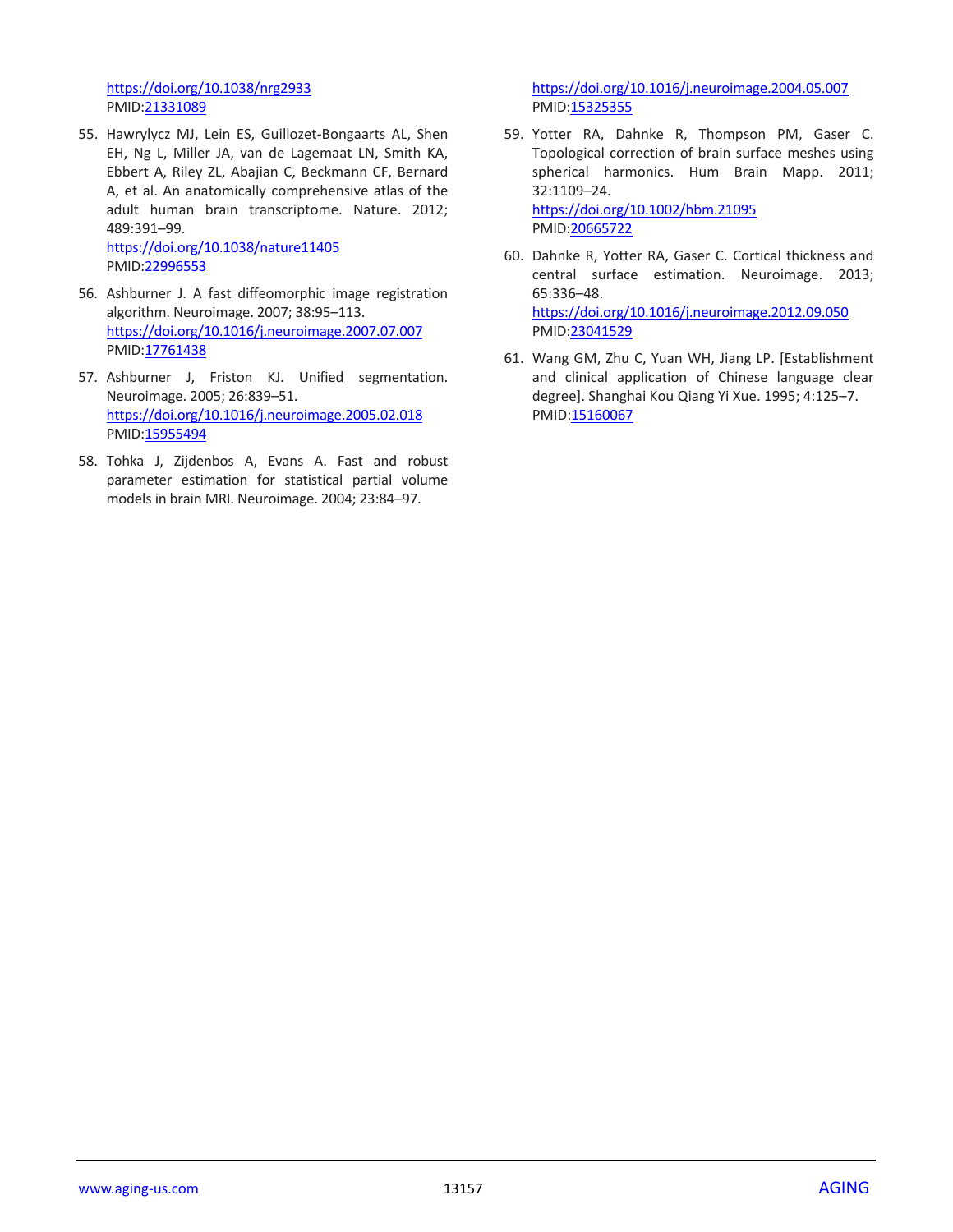# **SUPPLEMENTARY MATERIALS**

## **Supplementary Tables**

**Supplementary Table 1 Brain regions with significant differences in gray matter volume between aNSCLP, bNSCLP and NC.**

| <b>Brain regions</b>                | <b>AAL</b> Area                    | <b>Peak MNI coordinates</b> |       | <b>T-values</b> | Cluster size |     |
|-------------------------------------|------------------------------------|-----------------------------|-------|-----------------|--------------|-----|
|                                     |                                    |                             |       |                 |              |     |
| <b>bNSCLP</b> vs. NC                |                                    |                             |       |                 |              |     |
| <b>Right Inferior Frontal Gyrus</b> | Frontal Inf Tri R<br>Frontal Mid R | 44                          | 26    | 21              | $4.415*$     | 322 |
| aNSCLP vs. bNSCLP                   |                                    |                             |       |                 |              |     |
| Left Postcentral Gyrus              | Postcentral L                      | -32                         | $-31$ | 42              | $-4.901*$    | 490 |
|                                     | Parietal_Inf_L                     |                             |       |                 |              |     |

MNI, Montreal Neurological Institute;

A two-sample t-test was performed between each pair in aNSCLP, bNSCLP and NC. Results with \* are thresholded at *P*<0.05, cluster-level FWE-corrected.

Atlas labelling was performed according to the AAL atlas [1].

**Supplementary Table 2. Brain regions with significant differences in surface indexes between aNSCLP, bNSCLP and NC.**

| <i>T</i> value       | <b>Cluster size</b> | <b>Surface index</b><br>$(\text{mean}\pm S\textbf{D})$ |                    | Overlap of atlas region |                         |  |
|----------------------|---------------------|--------------------------------------------------------|--------------------|-------------------------|-------------------------|--|
| <b>bNSCLP</b> vs. NC |                     |                                                        |                    |                         |                         |  |
| cortical thickness   |                     | bNSCLP                                                 | NC                 |                         |                         |  |
| 4.8                  | 75                  | $2.273 \pm 0.240$                                      | $2.608 \pm 0.239$  | 65%                     | Parahippocampal(L)      |  |
|                      |                     |                                                        |                    | 35%                     | Fusiform(L)             |  |
| aNSCLP vs. NC        |                     |                                                        |                    |                         |                         |  |
| cortical thickness   |                     | aNSCLP                                                 | NC.                |                         |                         |  |
| 4.9                  | 197                 | $3.459 \pm 0.152$                                      | $3.243 \pm 0.137$  | 100%                    | Superior frontal(R)     |  |
| fractal dimension    |                     | aNSCLP                                                 | NC                 |                         |                         |  |
| 4.7                  | 91                  | $2.460 \pm 0.208$                                      | $2.726 \pm 0.161$  | 100%                    | Inferior parietal $(R)$ |  |
| gyrification         |                     | aNSCLP                                                 | NC                 |                         |                         |  |
| 4.5                  | 89                  | $29.668 \pm 1.909$                                     | $26.977 \pm 1.892$ | 48%                     | Temporal $pole(R)$      |  |
|                      |                     |                                                        |                    | 38%                     | Inferior temporal $(R)$ |  |
|                      |                     |                                                        |                    | 14%                     | Entorhinal(R)           |  |
| aNSCLP vs. bNSCLP    |                     |                                                        |                    |                         |                         |  |
| gyrification         |                     | aNSCLP                                                 | bNSCLP             |                         |                         |  |
| 4.6                  | 126                 | $29.472 \pm 1.438$                                     | $27.374 \pm 1.273$ | 100%                    | Inferior parietal(L)    |  |
| 4.5                  | 96                  | $32.299 \pm 0.950$                                     | $30.905 \pm 0.943$ | 58%                     | Postcentral $(R)$       |  |
|                      |                     |                                                        |                    | 42%                     | Supramarginal(R)        |  |

A two-sample t-test was performed between each pair in aNSCLP, bNSCLP and NC. Results are thresholded at *P*<0.05, clusterlevel and peak-level FWE-corrected. (L)/(R) means left/right hemisphere. Atlas labelling was performed according to the DesikanKilliany atlas [2].

## **Supplementary References**

1. Tzourio-Mazoyer N, Landeau B, Papathanassiou D, Crivello F, Etard O, Delcroix N, Mazoyer B, Joliot M. Automated anatomical labeling of activations in SPM using a macroscopic anatomical parcellation of the

MNI MRI single-subject brain. Neuroimage. 2002; 15:273–89. [https://doi.org/10.1006/nimg.2001.0978.](https://doi.org/10.1006/nimg.2001.0978) PMI[D:11771995](https://pubmed.ncbi.nlm.nih.gov/11771995)